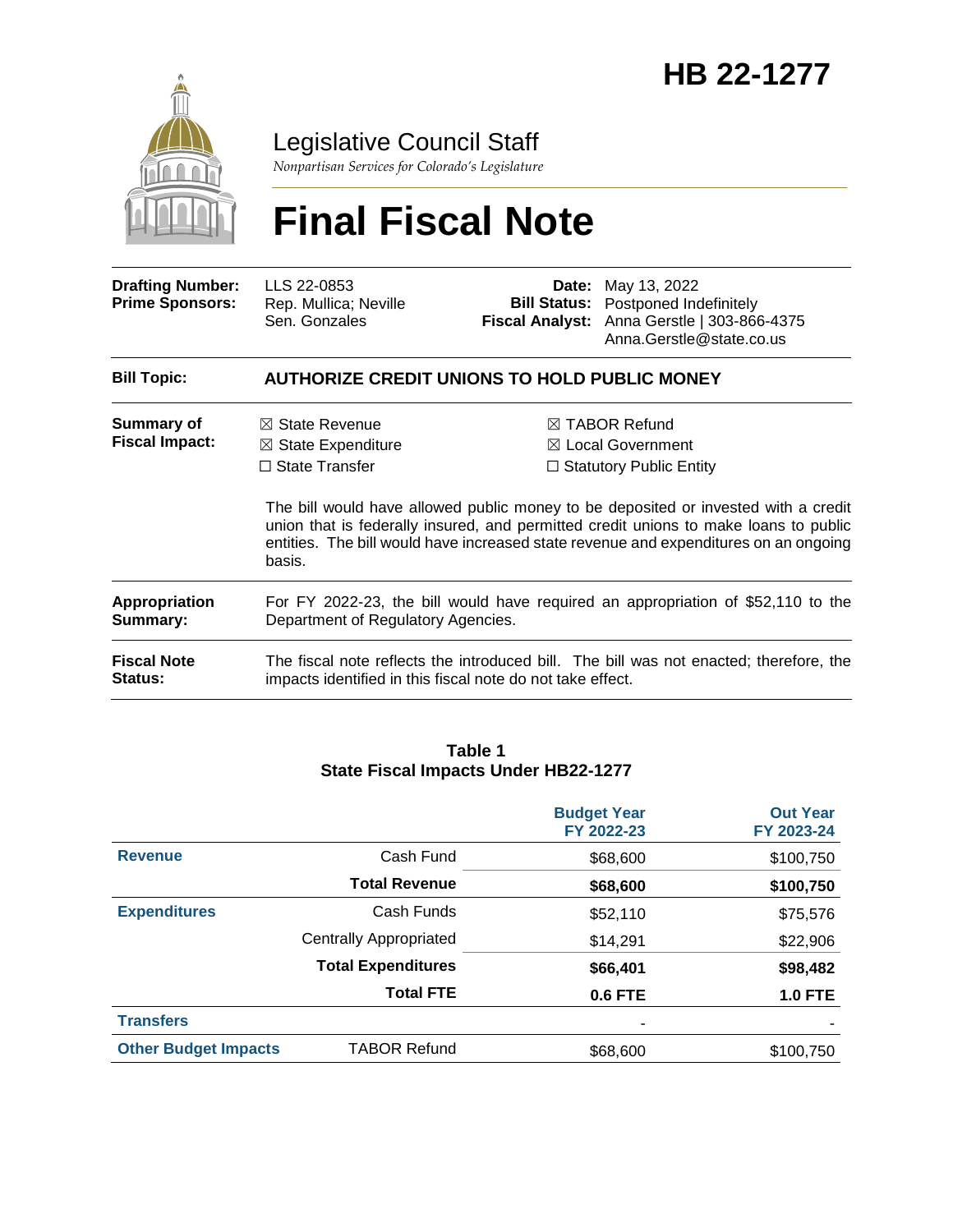Page 2

# Page 2<br>May 13, 2022 **HB 22-1277**

# **Summary of Legislation**

The bill allows public money to be deposited or invested with a credit union that is federally insured, and permits credit unions to make loans to public entities. It also adds credit unions to the Deposit Protection Act.

The bill allows the Financial Services Commissioner in the Department of Regulatory Agencies (DORA) to assess each credit union at least twice per year, based on its total public assets held, in order to meet the credit union's share of the supervisory and monitoring costs. The assessment calculation must be alike in all cases and the commissioner must specify the date of the first assessments.

# **Background**

Under current law, public money may be deposited in or invested with banks and savings and loan associations that are protected by the Federal Deposit Insurance Corporation (FDIC).

# **Assumptions**

There are currently 76 credit unions in Colorado. The fiscal note assumes that 85 percent, or 65 credit unions, will receive some level of public funds by FY 2023-24, based on the number of current banks with public funds. In FY 2022-23, 75 percent, or 49 of the participating credit unions are assumed to receive public funds due to the bill's effective date. In FY 2023-24, 65 credit unions are assumed to receive public funds. The fiscal note also assumes that site visits for 25 percent of credit unions will require overnight travel by the examiner.

# **State Revenue**

The bill increases state revenue by \$68,600 in FY 2022-23 and \$100,750 in FY 2023-24. Fee revenue is deposited in the Division of Financial Services Cash Fund.

**Fee impact on credit unions.** Colorado law requires legislative service agency review of measures which create or increase any fee collected by a state agency. These fee amounts are estimates only, actual fees will be set administratively by DORA based on cash fund balance, estimated program costs, the estimated number of credit unions, and the public deposits held by the credit unions. Table 2 below identifies the fee increase necessary to cover the expenditures incurred to implement the bill; however, the actual fee will be set as a calculation based on the total public assets held by credit unions.

| <b>Fiscal Year</b> | <b>Type of Fee</b>              | <b>Number</b> | <b>Fee Increase</b> | <b>Total Fee</b> |
|--------------------|---------------------------------|---------------|---------------------|------------------|
| FY 2022-23         | Credit Union Public Deposit Fee | 49            | \$1.400             | \$68,600         |
| FY 2023-24         | Credit Union Public Deposit Fee | 65            | \$1.550             | \$100,750        |

#### **Table 2 Fee Impact on Credit Unions**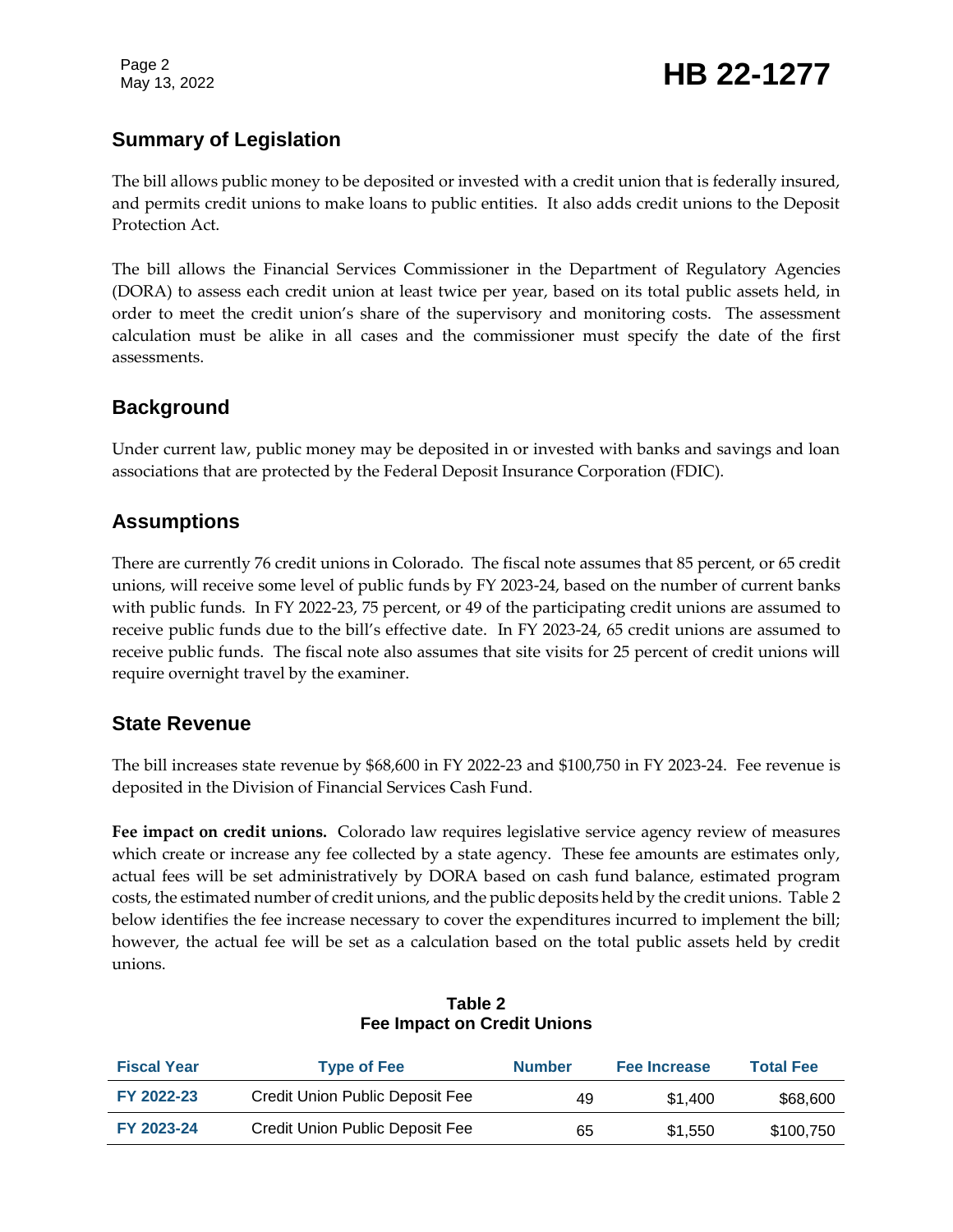# **State Expenditures**

The bill increases state expenditures in DORA by \$66,401 in FY 2022-23 and \$98,482 in FY 2023-24 from the Division of Financial Services Cash Fund. Expenditures are shown in Table 3 and detailed below.

#### **Table 3 Expenditures Under HB 22-1277**

|                                           | FY 2022-23     | FY 2023-24     |
|-------------------------------------------|----------------|----------------|
| <b>Department of Regulatory Agencies</b>  |                |                |
| <b>Personal Services</b>                  | \$37,137       | \$63,663       |
| <b>Operating Expenses</b>                 | \$810          | \$1,350        |
| <b>Capital Outlay Costs</b>               | \$6,200        |                |
| <b>Travel Costs</b>                       | \$7,963        | \$10,563       |
| Centrally Appropriated Costs <sup>1</sup> | \$14,291       | \$22,906       |
| <b>Total Cost</b>                         | \$66,401       | \$98,482       |
| <b>Total FTE</b>                          | <b>0.6 FTE</b> | <b>1.0 FTE</b> |

<sup>1</sup> *Centrally appropriated costs are not included in the bill's appropriation.*

**DORA.** The Division of Financial Services in DORA requires 0.6 FTE in FY 2022-23 and 1.0 FTE in FY 2023-24 to conduct monitoring and supervision of credit unions that accept public funds or make loans to public entities. This assumes approximately 30 hours of work per credit union, including an on-site inspection and audit. Travel costs include food, lodging, and mileage for 12 credit union visits in FY 2022-23, and 16 in FY 2023-24 and out years. Standard operating and capital outlay costs are included, and the staff in the first year are prorated for a September 1 start date.

**All state agencies.** The bill allows additional flexibility for the state to invest and deposit public funds. To the extent it results in better interest rates, it may result in savings for the state.

**Centrally appropriated costs.** Pursuant to a Joint Budget Committee policy, certain costs associated with this bill are addressed through the annual budget process and centrally appropriated in the Long Bill or supplemental appropriations bills, rather than in this bill. These costs, which include employee insurance and supplemental employee retirement payments, are shown in Table 3.

# **Other Budget Impacts**

**TABOR refunds.** The bill is expected to increase the amount of state revenue required to be refunded to taxpayers by the amounts shown in the State Revenue section above. This estimate assumes the March 2022 LCS revenue forecast. A forecast of state revenue subject to TABOR is not available beyond FY 2023-24. Because TABOR refunds are paid from the General Fund, increased cash fund revenue will reduce the amount of General Fund available to spend or save.